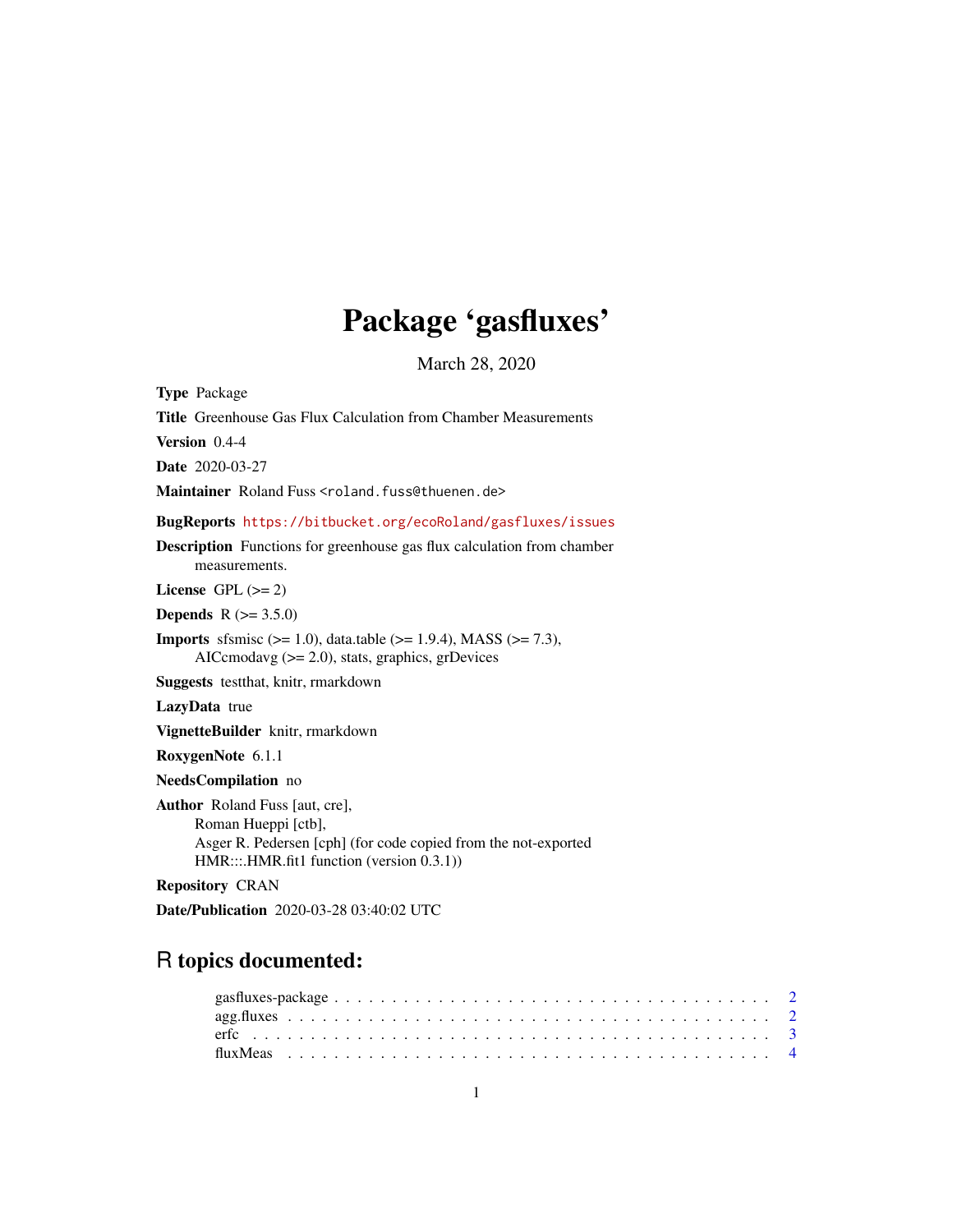#### <span id="page-1-0"></span>2 agg.fluxes

| Index |  |  |  |  |  |  |  |  |  |  |  |  |  |  |  |  |  |  | <b>18</b> |
|-------|--|--|--|--|--|--|--|--|--|--|--|--|--|--|--|--|--|--|-----------|
|       |  |  |  |  |  |  |  |  |  |  |  |  |  |  |  |  |  |  |           |
|       |  |  |  |  |  |  |  |  |  |  |  |  |  |  |  |  |  |  |           |
|       |  |  |  |  |  |  |  |  |  |  |  |  |  |  |  |  |  |  |           |
|       |  |  |  |  |  |  |  |  |  |  |  |  |  |  |  |  |  |  |           |
|       |  |  |  |  |  |  |  |  |  |  |  |  |  |  |  |  |  |  |           |
|       |  |  |  |  |  |  |  |  |  |  |  |  |  |  |  |  |  |  |           |
|       |  |  |  |  |  |  |  |  |  |  |  |  |  |  |  |  |  |  |           |
|       |  |  |  |  |  |  |  |  |  |  |  |  |  |  |  |  |  |  |           |

| gasfluxes-package | Calculate greenhouse gas flux calculation from chamber measure- |
|-------------------|-----------------------------------------------------------------|
|                   | ments.                                                          |

#### Description

Gasfluxes provides functions for fitting non-linear concentration - time models as well as convenience functions for checking data and combining different calculation methods.

#### Details

The wrapper function for convenient flux calculation is [gasfluxes](#page-3-1). Several concentration - time models are implemented

- [HMR.orig](#page-8-1): The original implementation of HMR.
- [HMR.fit](#page-6-1): A new implementation of HMR using partially linear least-squares. This is recommended over HMR.orig.
- [NDFE.fit](#page-11-1): An implementation of the NDFE model using partially linear least-squares.
- [lin.fit](#page-9-1): A simple linear model.
- [rlin.fit](#page-12-1): A simple linear model fit using robust regression.

agg.fluxes *Accumulation of fluxes*

#### Description

Aggregate a time series of fluxes to a cummulative flux value.

#### Usage

```
agg.fluxes(fluxes, datetimes, timeunit = "hours")
```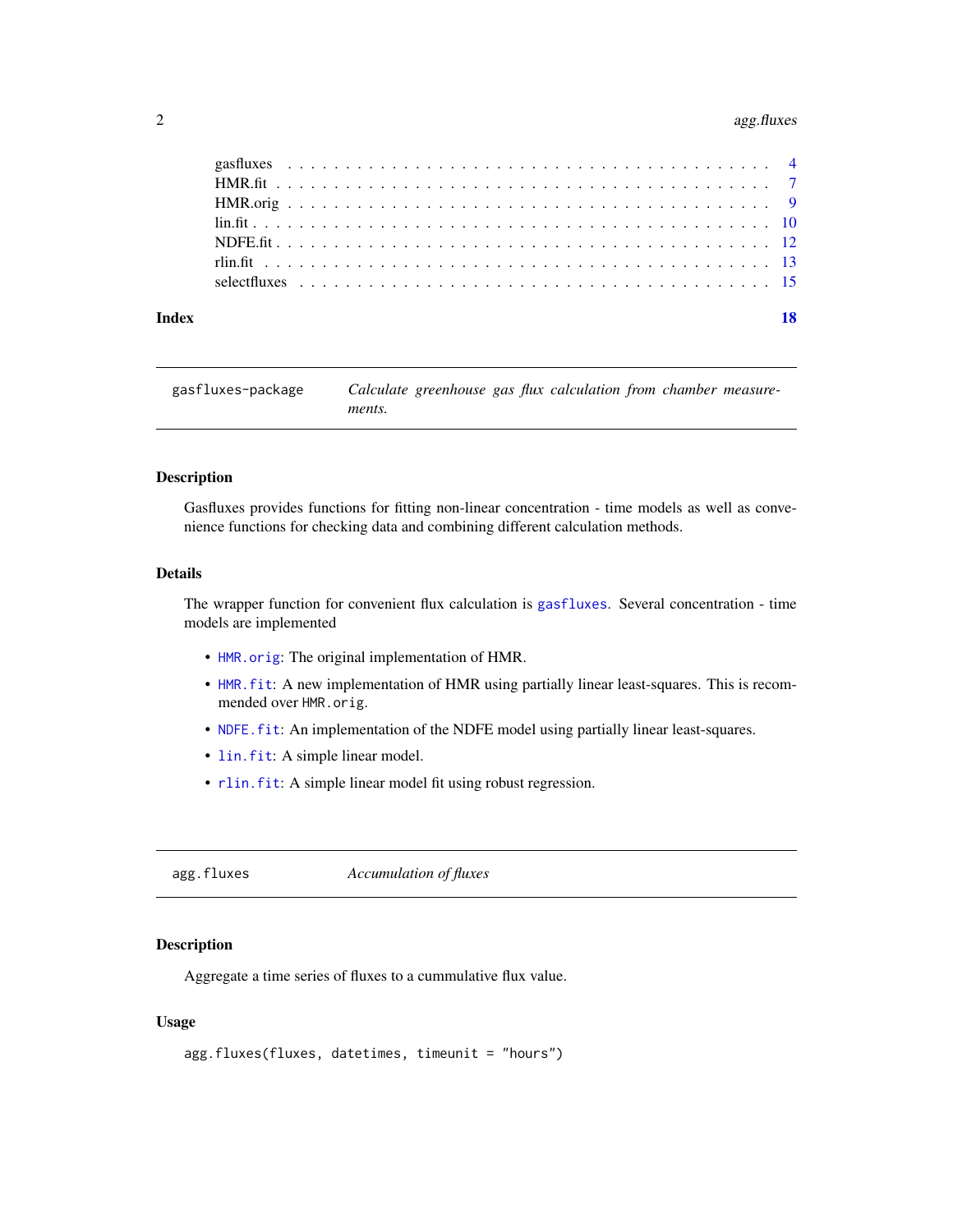<span id="page-2-0"></span>erfc 3

#### Arguments

| fluxes    | flux values                                                                                                |
|-----------|------------------------------------------------------------------------------------------------------------|
| datetimes | date time values (POSIX ct or POSIX lt)                                                                    |
| timeunit  | the unit of time (denominator of the flux unit), supported are the explicit units<br>supported by difftime |

#### Details

The function uses linear interpolation. The unit of the cumulative flux is [fluxes] \* timeunit. NA values are removed and values sorted according to time order. If less then two non-NA value pairs are provided, NA is returned for the cumlative flux.

#### Value

A one-row data.frame with columns

| flux | the cumulative flux                |
|------|------------------------------------|
| from | the start of the cumulation period |
| to   | the end of the cumulation period   |

The return value being a data.frame is useful, when the function is used for "split-apply-combine" type operations to calculate groupwise cumulated values, e.g., using package data.table.

#### Examples

#Some random example data datetimes <- Sys.time() + (1:20)/2\*24\*3600 set.seed(42) fluxes <- rlnorm(20, 5) agg.fluxes(fluxes, datetimes)

erfc *erfc*

#### Description

This is the complementary error function.

#### Usage

erfc(x)

#### Arguments

x a numeric vector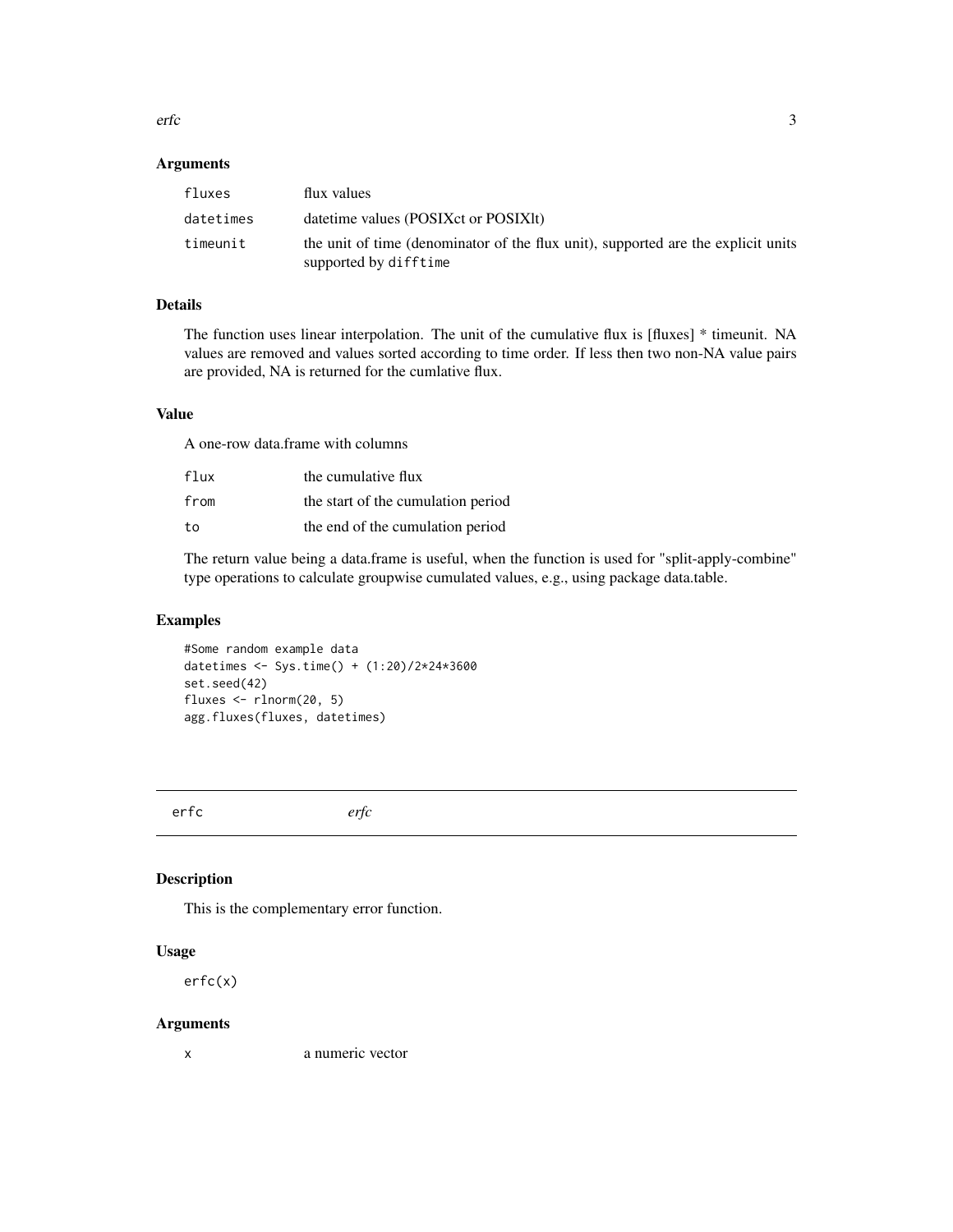<span id="page-3-0"></span>A numeric vector, i.e., the erfc values.

#### fluxMeas *Data from chamber N2O flux measurements.*

#### Description

A dataset containing data from 1329 chamber N2O flux measurements.

#### Format

A data.table with 5300 rows and 5 variables:

- serie: ID of flux measurement
- V: Volume (normalized by area, i.e., the height in m)
- A: Area (always 1)
- time: closing time in h
- C: N2O concentration in mg N / m^3

#### Source

own data (anonymized by not including site and treatment information)

<span id="page-3-1"></span>gasfluxes *Flux calculation*

#### Description

A wrapper function for convenient flux calculation.

#### Usage

```
gasfluxes(dat, .id = "ID", .V = "V", .A = "A", .times = "time",
  .C = "C", methods = c("linear", "robust linear", "HMR", "NDFE"),
 k_HMR = \log(1.5), k_NDFE = \log(0.01), verbose = TRUE,
 plot = TRUE, select, maxiter = 100, ...)
```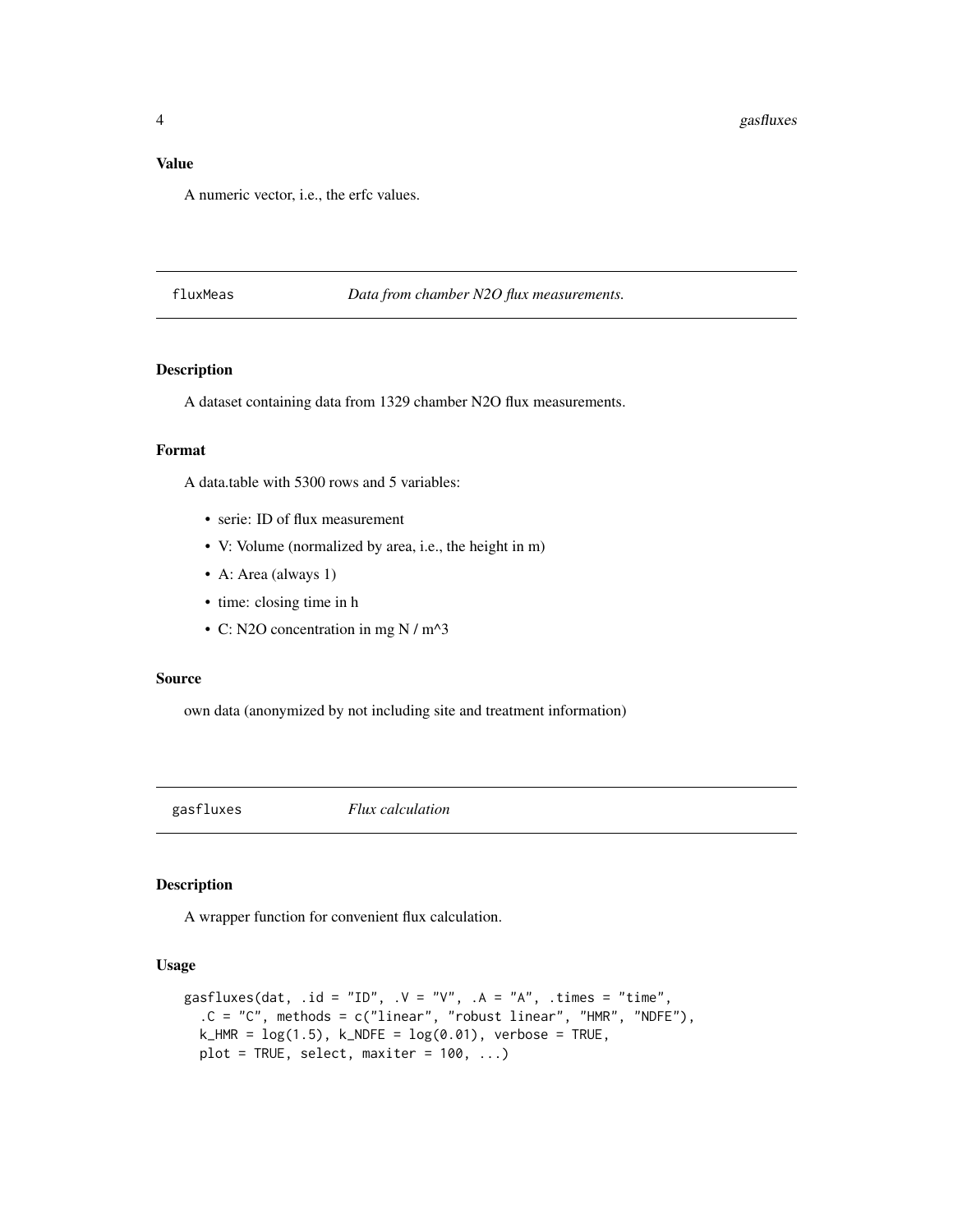#### <span id="page-4-0"></span>gasfluxes 5 and 5 and 5 and 5 and 5 and 5 and 6 and 6 and 6 and 6 and 6 and 6 and 6 and 6 and 6 and 6 and 6 and 6 and 6 and 6 and 6 and 6 and 6 and 6 and 6 and 6 and 6 and 6 and 6 and 6 and 6 and 6 and 6 and 6 and 6 and 6

#### Arguments

| dat       | a data. frame or data. table with data from flux measurements.                                                                                                                                                                                                                                                                                        |
|-----------|-------------------------------------------------------------------------------------------------------------------------------------------------------------------------------------------------------------------------------------------------------------------------------------------------------------------------------------------------------|
| .id       | character vector specifying the columns to be used as ID, multiple ID columns<br>are possible.                                                                                                                                                                                                                                                        |
| $\cdot$ V | character specifying the column containing chamber volume values.                                                                                                                                                                                                                                                                                     |
| . A       | character specifying the column containing chamber area values.                                                                                                                                                                                                                                                                                       |
| .times    | character specifying the column containing chamber closing time values.                                                                                                                                                                                                                                                                               |
| $\cdot$ C | character specifying the column containing concentration values.                                                                                                                                                                                                                                                                                      |
| methods   | character; which methods to use for flux estimation. See details for available<br>methods.                                                                                                                                                                                                                                                            |
| $k_HMR$   | starting value for HMR. fit.                                                                                                                                                                                                                                                                                                                          |
| k_NDFE    | starting value for NDFE. fit.                                                                                                                                                                                                                                                                                                                         |
| verbose   | logical; print progress messages?                                                                                                                                                                                                                                                                                                                     |
| plot      | create plots if TRUE (the default). The IDs are used as file names and should<br>thus not include characters that are not allowed in file names, such as $\ell$ or =. A<br>directory "pics" is created in the working directory if it doesn't exist. The plots<br>are only intended to facilitate quick checking, not for publication quality graphs. |
| select    | deprecated; please use function selectfluxes.                                                                                                                                                                                                                                                                                                         |
| maxiter   | see nls.control                                                                                                                                                                                                                                                                                                                                       |
| $\cdots$  | further parameters                                                                                                                                                                                                                                                                                                                                    |

#### Details

Available methods are

| "linear":        | lin.fit  |
|------------------|----------|
| "robust linear": | rlin.fit |
| "HMR":           | HMR.fit  |
| "original HMR":  | HMR.orig |
| "NDFE":          | NDFE.fit |

Specifying other methods results in an error.

The default starting values for "HMR" and "NDFE",  $k = log(\kappa)$  and  $k = log(\tau)$ , resp., assume that time is in hours. If you use a different time unit, you should adjust them accordingly. Note that nls is used internally by these functions and thus they should not be used with artificial "zero-residual" data.

The input data.frame or data.table should be in the following format:

|           | serie | V A                                | time | $\Gamma$ |
|-----------|-------|------------------------------------|------|----------|
| $1 \cdot$ |       | ID1 0.522625 1 0.0000000 0.3317823 |      |          |
| 2:        |       | ID1 0.522625 1 0.3333333 0.3304053 |      |          |
| $\cdot$   |       | ID1 0.522625 1 0.6666667 0.3394311 |      |          |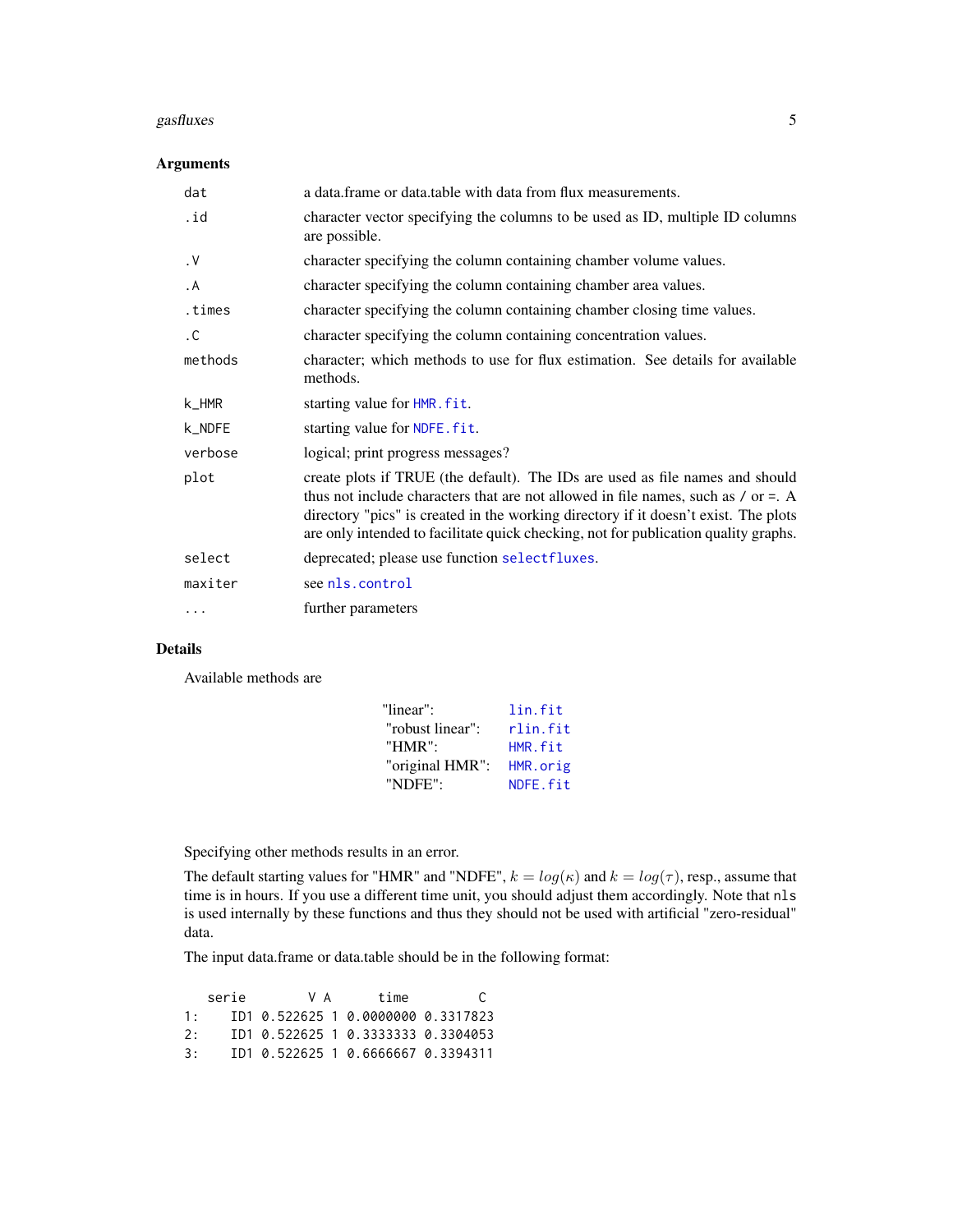<span id="page-5-0"></span>4: ID1 0.522625 1 1.0000000 0.4469102 5: ID2 0.523625 1 0.0000000 0.4572708

However, more than one ID column are possible. E.g., the first ID column could be the plot and a second ID column could be the date. Keep in mind that the combination of IDs must be a unique identifier for each flux measurement.

Units of the output depend on input units. It's recommended to use  $[V] = m^{3}$ ,  $[A] = m^{2}$ ,  $[time] =$ h,  $[C] =$  [mass or mol]/m^3, which results in  $[f0] =$  [mass or mol]/m^2/h. Since all algorithms use V/A, A can be input as 1 and V as the chamber height.

#### Value

A data.table with the results of the flux calculation. See the documentation of the fitting functions for details. If a selection algorithm has been specified, the last columns are the selected flux estimate, the corresponding standard error and p-value and the method with which the selected flux was estimated.

#### See Also

[selectfluxes](#page-14-1) for flux selection

#### Examples

```
## Not run:
#compare result of original HMR with plinear HMR
data(fluxMeas)
res <- gasfluxes(fluxMeas[1:400,],
                id = "serie", \dots V = "V", \dots A = "A",.times = "time", .C = "C",methods = c("HMR", "original HMR"), verbose = TRUE)
#number of successful fits
res[, sum(!is.na(HMR.kappa))]
res[, sum(!is.na(original.HMR.kappa))]
#Do the results differ?
plot(res[["HMR.f0"]], res[["original.HMR.f0"]])
abline(0, 1)
res <- gasfluxes(fluxMeas,
                id = "serie", \t V = "V", \t A = "A",.times = "time", .C = "C",methods = "HMR", verbose = TRUE)
# Error: time not sorted in flux ID ID556.
# Investigate the problem:
fluxMeas[serie %in% c("ID555", "ID556", "ID557")]
# serie V A time C
# 1: ID555 0.551625 1 0.0000000 0.3884388
# 2: ID555 0.551625 1 0.3333333 0.4125270
# 3: ID555 0.551625 1 0.6666667 0.3714207
```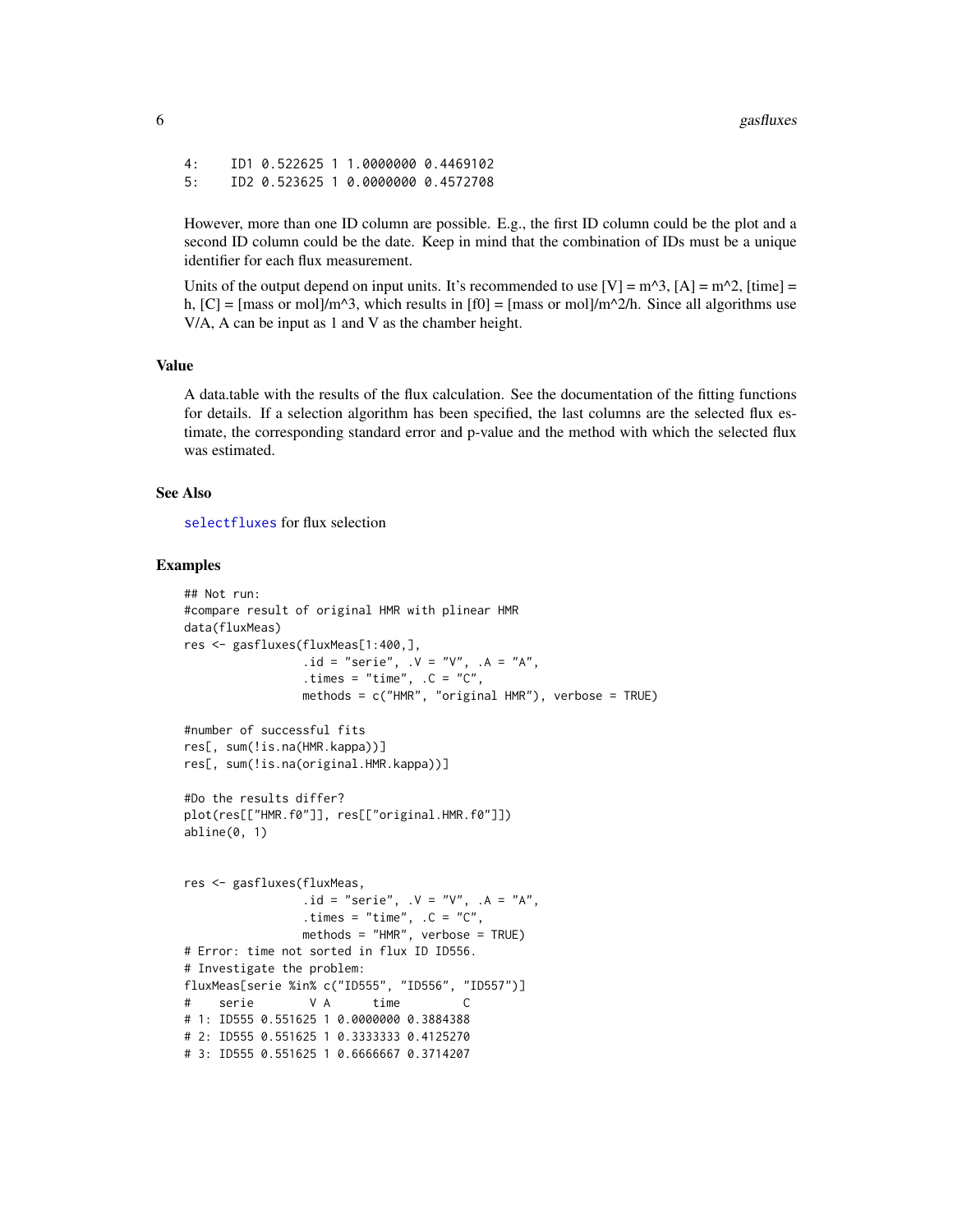#### <span id="page-6-0"></span>HMR.fit 7

```
# 4: ID555 0.551625 1 1.0000000 0.3735092
# 5: ID556 0.524250 1 0.0000000 0.3638239
# 6: ID556 0.524250 1 0.3333333 0.3520481
# 7: ID556 0.524250 1 0.6666667 0.3551644
# 8: ID557 0.528375 1 0.0500000 0.3954601
# 9: ID556 0.524250 1 0.0000000 0.3839834
#10: ID557 0.528375 1 0.3333333 0.3967269
#11: ID557 0.528375 1 0.6666667 0.3764967
#12: ID557 0.528375 1 1.0000000 0.3973055
# some mixup of IDs and times
# usually an input or Excel error during data preparation
# investigate and fix
## End(Not run)
```
<span id="page-6-1"></span>HMR.fit *HMR fit*

#### Description

Fit the HMR model using the Golub-Pereyra algorithm for partially linear least-squares models.

#### Usage

HMR.fit(t, C, A = 1, V, serie = "",  $k = log(1.5)$ , verbose = TRUE, plot = FALSE, maxiter =  $100, ...$ )

#### Arguments

| t              | time values (usually in hours)                           |
|----------------|----------------------------------------------------------|
| C              | concentration values                                     |
| $\overline{A}$ | area covered by the chamber                              |
| V              | effective volume of the chamber                          |
| serie          | id of the flux measurement                               |
| k              | starting value for nls function                          |
| verbose        | logical, TRUE prints message after each flux calculation |
| plot           | logical, mainly intended for use in gasfluxes            |
| maxiter        | see nls.control                                          |
| .              | further parameters, currently none                       |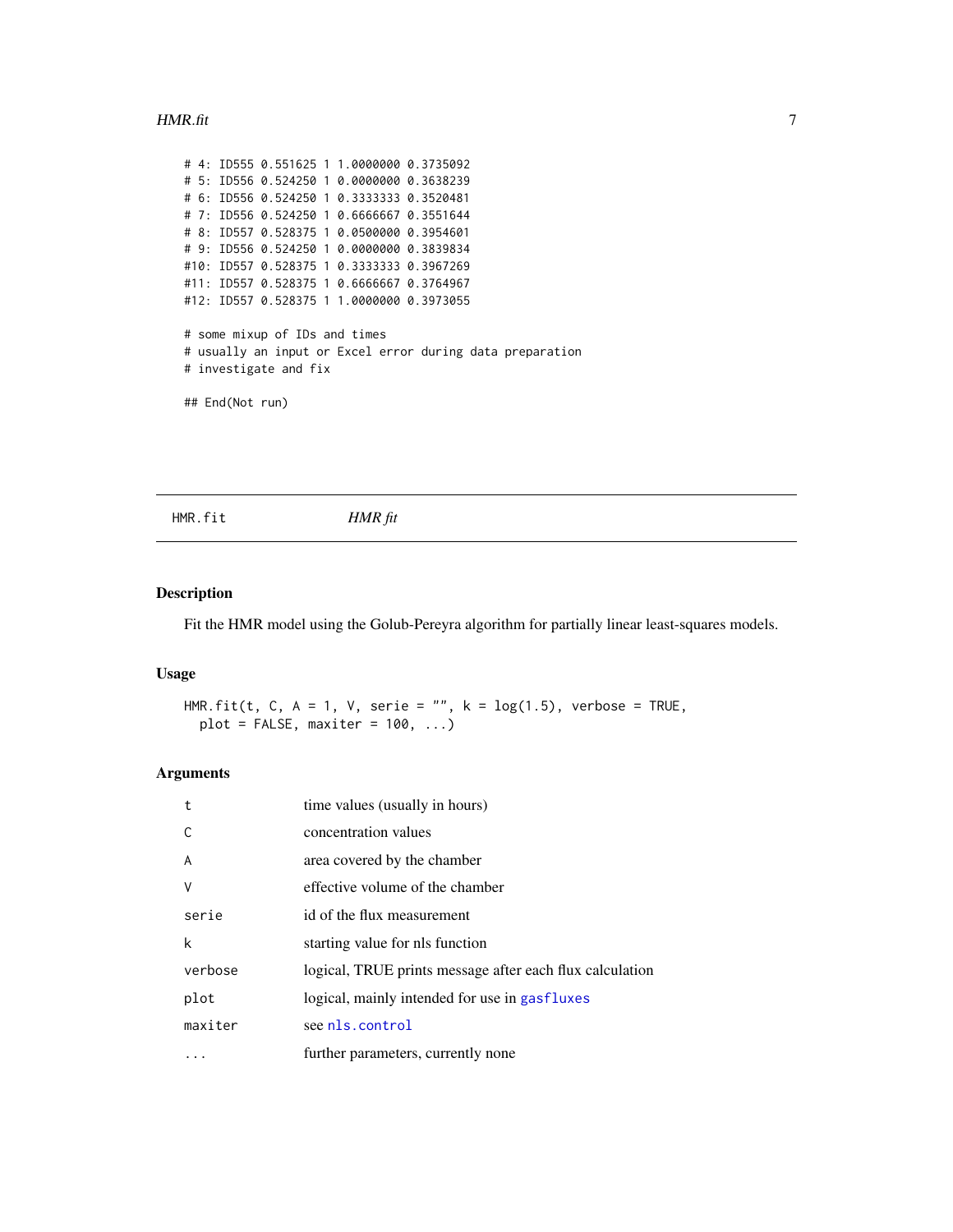#### <span id="page-7-0"></span>Details

The HMR model (Pedersen et al., 2010) is  $C(t) = \phi + f_0 \frac{e^{-\kappa t}}{-\kappa V/A}$ . To ensure the lower bound  $\kappa > 0$ , the substitution  $\kappa = e^k$  is used. The resulting reparameterized model is then fit using [nls](#page-0-0) with algorithm = "plinear". This is computationally more efficient than the manual implementation in the HMR package and results in almost identical flux values. Flux standard errors and p-values differ strongly from those reported by the HMR package  $\leq$  version 0.3.1, but are equal to those reported by later versions.

The default starting value  $k = log(\kappa)$  assumes that time is in hours. If you use a different time unit, you should adjust it accordingly.

There have been demands to return the initial concentration as predicted by the model as this is useful for checking plausibility. However, this can be easily calculated from the parameters and the equation of the model by setting t = 0, i.e.,  $C_0 = \phi + f_0$ .

Note that nls is used internally and thus this function should not be used with artificial "zeroresidual" data.

#### Value

A list of

| f0              | flux estimate                                             |
|-----------------|-----------------------------------------------------------|
| f0.se           | standard error of flux estimate                           |
| $f\emptyset$ .p | p-value of flux estimate                                  |
| kappa, phi      | other parameters of the HMR model                         |
| AIC             | Akaike information criterion                              |
| AICc            | Akaike information criterion with small sample correction |
| <b>RSE</b>      | residual standard error (sigma from summary.nls)          |
| diagnostics     | error or warning messages                                 |

#### References

Pedersen, A.R., Petersen, S.O., Schelde, K., 2010. A comprehensive approach to soil-atmosphere trace-gas flux estimation with static chambers. European Journal of Soil Science 61(6), 888-902.

#### Examples

```
#a single fit
t \leq -c(0, 1/3, 2/3, 1)C \leq C \leq C(320, 341, 352, 359)print(fit <- HMR.fit(t, C, 1, 0.3, "a"))
plot(C \sim t)curve({fit$phi + fit$f0 * exp(-fit$kappa * x)/(-fit$kappa*0.3)},
      from = 0, to = 1, add = TRUE)
#compare with fitting function from HMR package 0.3.1
 gasfluxes:::.HMR.fit1(t, C,
                  1, 0.3, "a",
                  ngrid = 1000, LR.always = FALSE, FollowHMR = TRUE,
                  JPG = FALSE, PS = FALSE, PHMR = FALSE, npred = 500,
```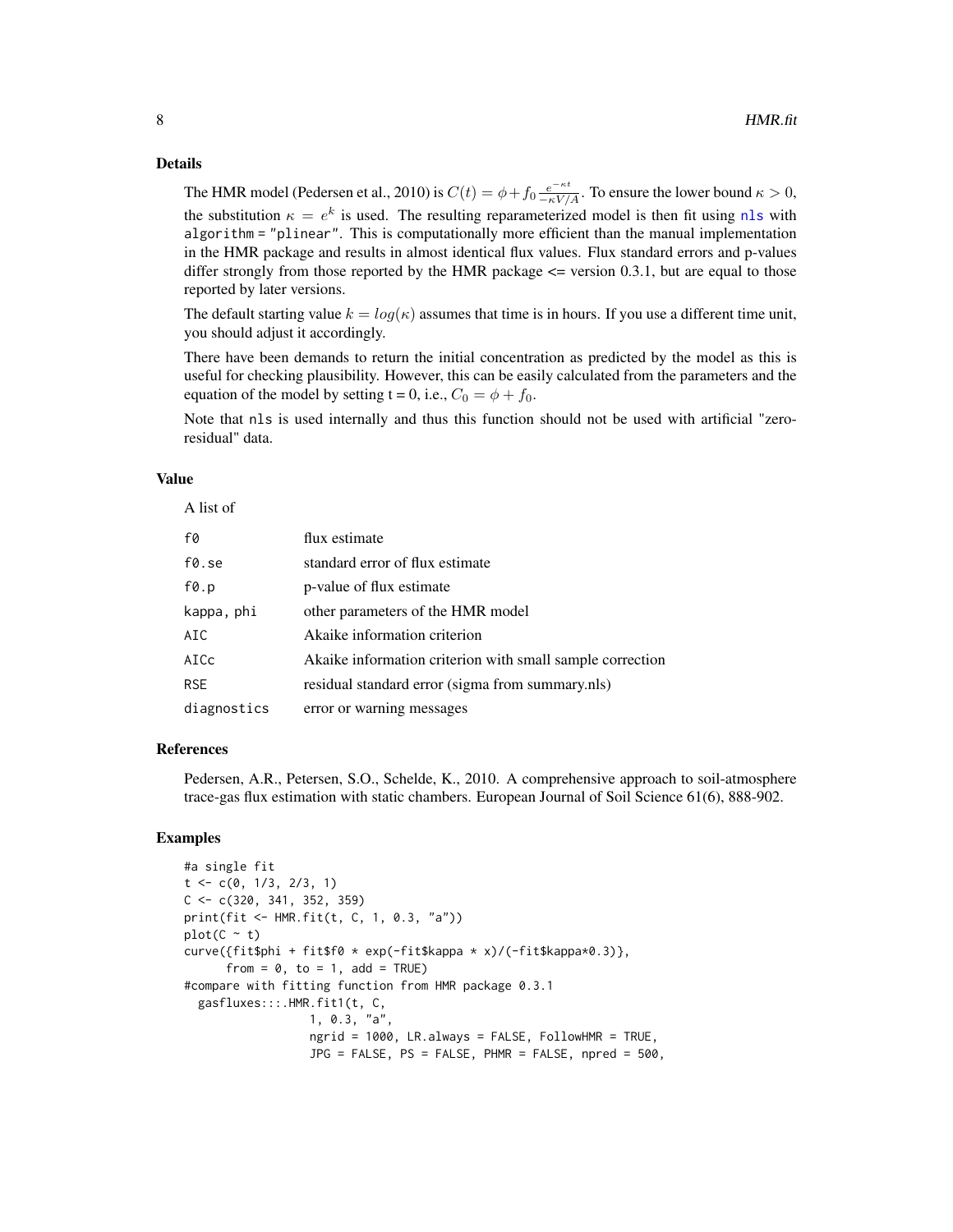```
xtxt = ", ytxt = ", pcttxt = ",
                  MSE.zero = 10 * max(.Machine$double.eps, .Machine$double.neg.eps),
                  bracketing.tol = 1e-07, bracketing.maxiter = 1000)[2:4]
## Not run:
#a dataset of 1329 chamber N2O flux measurements
data(fluxMeas)
fluxMeas[, n := length(time), by=serie]
print(fluxMeas)
fluxes <- fluxMeas[n > 3, HMR.fit(time, C, A, V, serie), by=serie]
print(fluxes)
plot( f0. se ~ f0, data = fluxes)#one very large f0.se value (and several infinite ones not shown in the plot)
fluxes[is.finite(f0.se),][which.max(f0.se),]
plot(C~time, data=fluxMeas[serie=="ID940",])
print(tmp <- fluxes[is.finite(f0.se),][which.max(f0.se),])
curve({tmp[, phi] + tmp[, f0] * exp(-tmp[, kappa] * x) /(-tmp[, kappa]*fluxMeas[serie=="ID940", V[1]]/
      fluxMeas[serie=="ID940",A[1]])},
      from = 0, to = 1, add = TRUE)
plot(f0.se ~ f0, data = fluxes[f0.se ~ 1e4,], pch = 16)boxplot(fluxes[f0.se < 1e4, sqrt(f0.se)])
## End(Not run)
```
<span id="page-8-1"></span>

HMR.orig *HMR fit using the Pedersen fitting algorithm*

#### Description

Fit the HMR model using the algorithm from the HMR package.

#### Usage

HMR.orig(t, C, A = 1, V, serie = "", verbose = TRUE, ngrid = 1000,  $plot = FALSE, ...)$ 

#### Arguments

| t              | time values (usually in hours)                           |
|----------------|----------------------------------------------------------|
| C              | concentration values                                     |
| $\overline{A}$ | area covered by the chamber                              |
| V              | effective volume of the chamber                          |
| serie          | id of the flux measurement                               |
| verbose        | logical, TRUE prints message after each flux calculation |
| ngrid          | see the HMR documentation                                |
| plot           | logical, mainly intended for use in gasfluxes            |
|                | further parameters, currently none                       |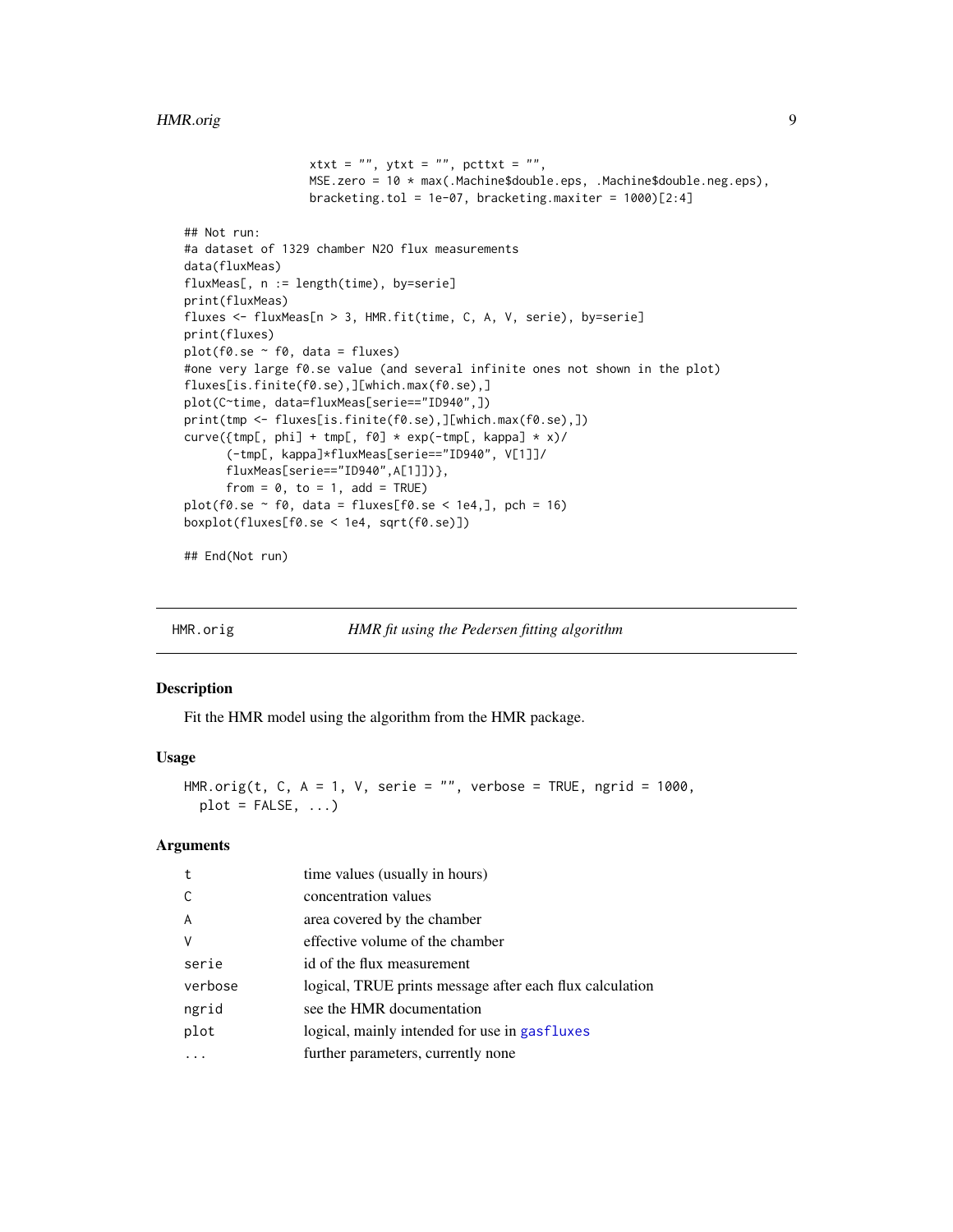#### Details

The HMR model (Pedersen et al., 2010) is  $C(t) = \phi + f_0 \frac{e^{-\kappa t}}{-\kappa V/A}$ . The algorthm from the HMR package version 0.3.1 is used for fitting. Note that this is very inefficient and standard errors and p-values are over-estimated. [HMR.fit](#page-6-1) is recommended instead and this function is only provided to be able to reproduce results obtained with older versions of the HMR package.

#### Value

A list of

| f0          | flux estimate                                             |
|-------------|-----------------------------------------------------------|
| f0.se       | standard error of flux estimate                           |
| f0.p        | p-value of flux estimate                                  |
| kappa, phi  | other parameters of the HMR model                         |
| AIC         | Akaike information criterion                              |
| AICc        | Akaike information criterion with small sample correction |
| diagnostics | error or warning messages                                 |

#### Author(s)

Asger R. Pedersen for code copied from the not-exported HMR:::.HMR.fit1 function, Roland Fuss

#### References

Pedersen, A.R., Petersen, S.O., Schelde, K., 2010. A comprehensive approach to soil-atmosphere trace-gas flux estimation with static chambers. European Journal of Soil Science 61(6), 888-902.

#### Examples

```
#a single fit
t < -c(0, 1/3, 2/3, 1)C <- c(320, 341, 352, 359)
print(fit <- HMR.orig(t, C, 1, 0.3, "a"))
plot(C ~ t)curve({fit$phi + fit$f0 * exp(-fit$kappa * x)/(-fit$kappa*0.3)},
     from = 0, to = 1, add = TRUE)
```
<span id="page-9-1"></span>lin.fit *Linear concentration - time model*

#### Description

Fit a linear model to concentration - time data.

<span id="page-9-0"></span>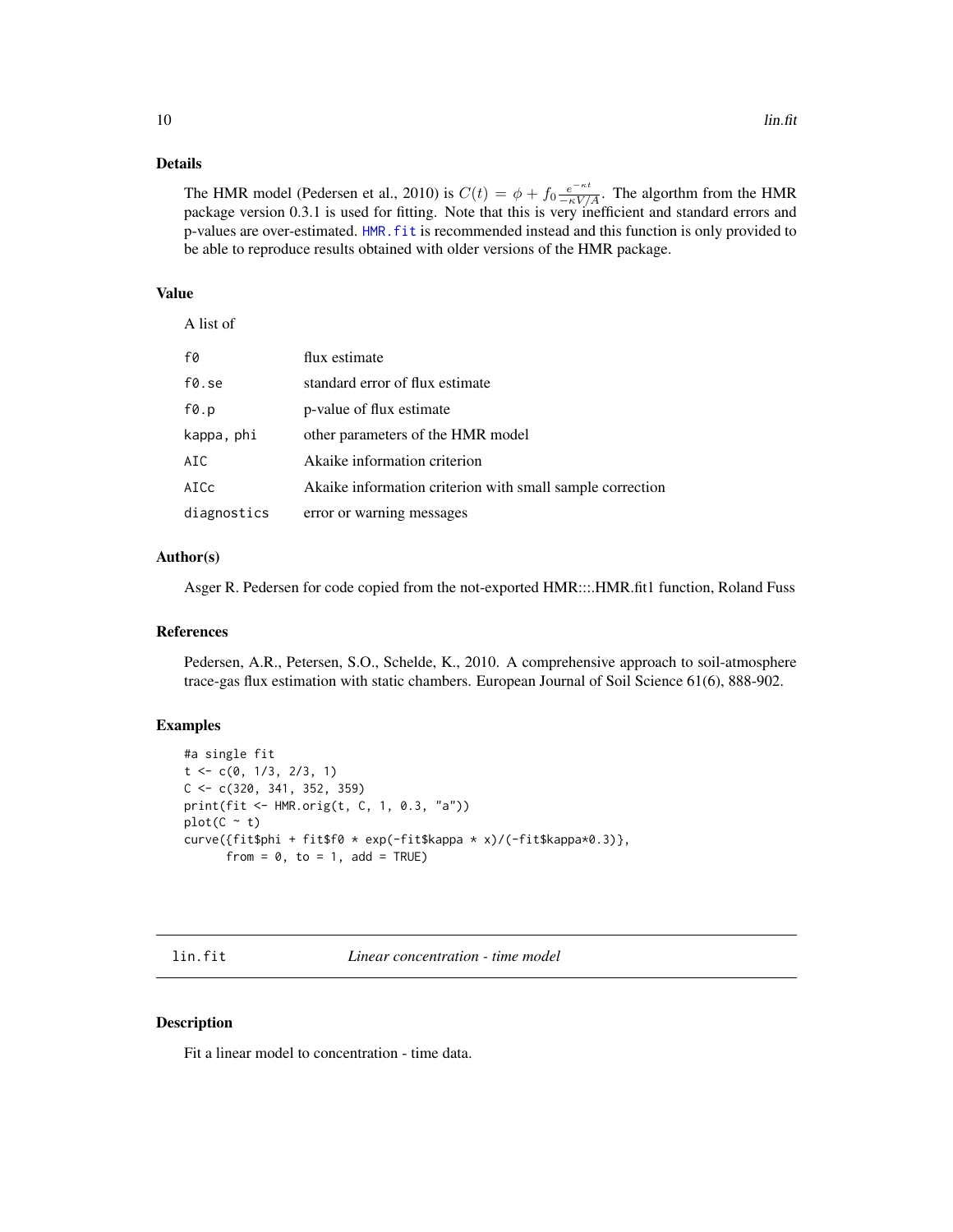#### <span id="page-10-0"></span> $\lim_{t \to \infty}$  11

#### Usage

 $lin.fit(t, C, A = 1, V, serie = "", verbose = TRUE, plot = FALSE,$ ...)

#### Arguments

| t              | time values (usually in hours)                           |
|----------------|----------------------------------------------------------|
| $\mathsf{C}$   | concentration values                                     |
| $\overline{A}$ | area covered by the chamber                              |
| $\vee$         | effective volume of the chamber                          |
| serie          | id of the flux measurement                               |
| verbose        | logical, TRUE prints message after each flux calculation |
| plot           | logical, mainly intended for use in gasfluxes            |
|                | further parameters, currently none                       |

#### Details

This is basically a wrapper of R's OLS fitting facilities. For now  $\text{lm}$  $\text{lm}$  $\text{lm}$  (and methods for objects of class "lm") is used, but this may change to more efficient alternatives in later versions.

#### Value

A list of

| f0              | flux estimate                                             |
|-----------------|-----------------------------------------------------------|
| f0.se           | standard error of flux estimate                           |
| $f\emptyset$ .p | p-value of flux estimate                                  |
| C0              | estimated concentration at $t = 0$ (intercept)            |
| AIC             | Akaike information criterion                              |
| AICc            | Akaike information criterion with small sample correction |
| <b>RSE</b>      | residual standard error (sigma from summary.nls)          |
| r               | Pearson's correlation coefficient                         |
| diagnostics     | error or warning messages                                 |

#### Examples

```
#a single fit
t < -c(0, 1/3, 2/3, 1)C \leq C \leq C(320, 341, 352, 359)print(fit <- lin.fit(t, C, 1, 0.3, "a"))
plot(C ~ t)curve({fit$f0/0.3 * x + \text{fit}$C0}, from = 0, to = 1, add = TRUE)
```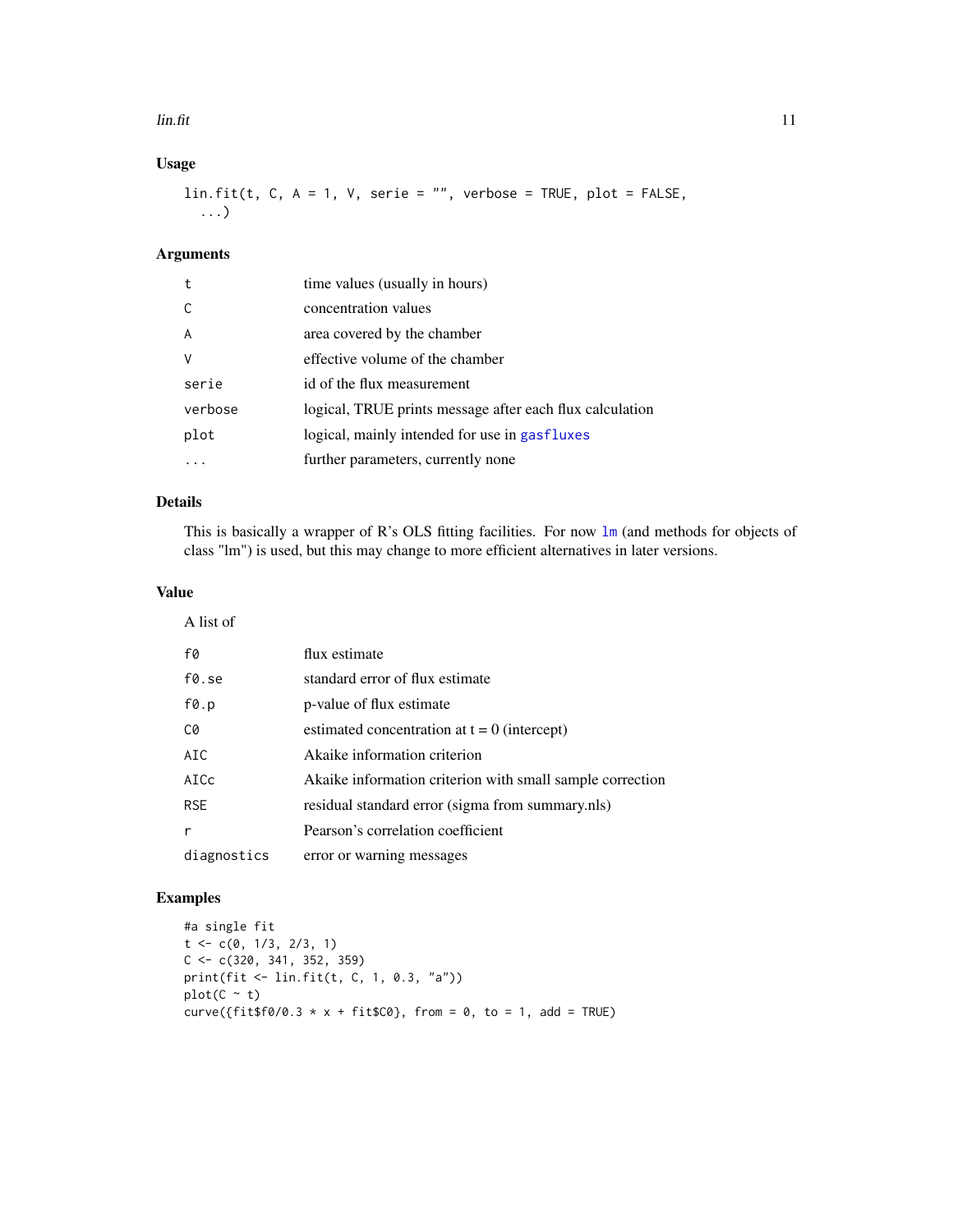<span id="page-11-1"></span><span id="page-11-0"></span>NDFE.fit *NDFE fit*

#### Description

Fit the the non-steady-state diffusive flux extimator model using the Golub-Pereyra algorithm for partially linear least-squares models.

#### Usage

```
NDFE.fit(t, C, A = 1, V, serie = "", k = \log(0.01), verbose = TRUE,
 plot = FALSE, maxiter = 100, ...)
```
#### **Arguments**

| t       | time values (usually in hours)                           |
|---------|----------------------------------------------------------|
| C       | concentration values                                     |
| A       | area covered by the chamber                              |
| V       | effective volume of the chamber                          |
| serie   | id of the flux measurement                               |
| k       | starting value for nls function                          |
| verbose | logical, TRUE prints message after each flux calculation |
| plot    | logical, mainly intended for use in gasfluxes            |
| maxiter | see nls.control                                          |
|         | further parameters, currently none                       |

#### Details

The NDFE model (Livingston et al., 2006) is  $C(t) = C_0 + f_0 \tau \frac{A}{V}$  $\left[\frac{2}{2}\right]$  $\frac{p}{\overline{p}i}\sqrt{t/\tau}+e^{t/\tau}\text{erfc}(\sqrt{t/\tau})-1\bigg].$ To ensure the lower bound  $\tau > 0$ , the substituion  $\tau = e^k$  is used. The resulting reparameterized model is then fit using [nls](#page-0-0) with algorithm = "plinear".

Note that according to the reference the model is not valid for negative fluxes. Warning: This function does not check if fluxes are positive. It's left to the user to handle negative fluxes.

The default starting value  $k = log(\tau)$  assumes that time is in hours. If you use a different time unit, you should adjust it accordingly.

Note that nls is used internally and thus this function should not be used with artificial "zeroresidual" data.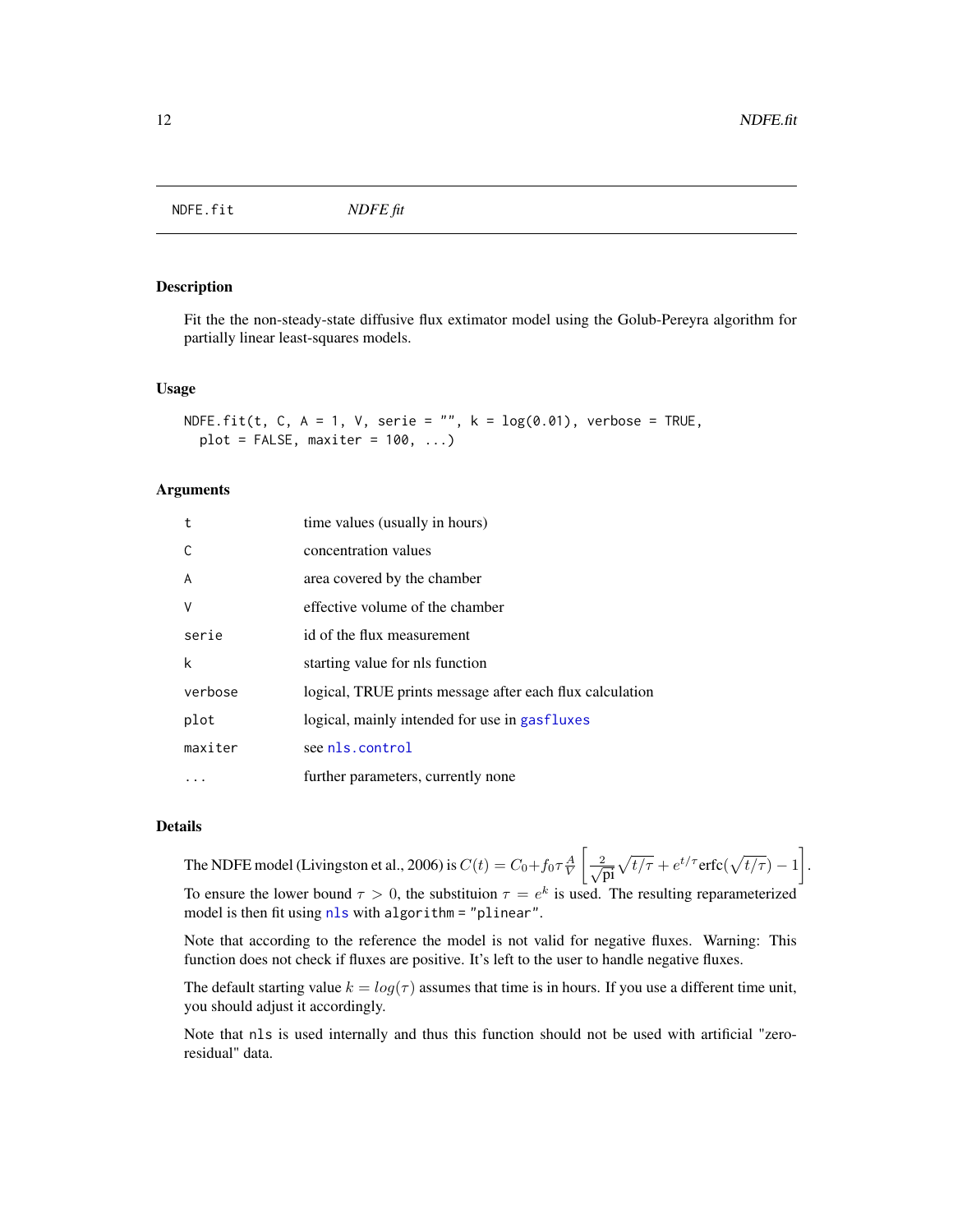#### <span id="page-12-0"></span>rlin.fit 13

#### Value

A list of

| f0              | flux estimate                                             |
|-----------------|-----------------------------------------------------------|
| f0.se           | standard error of flux estimate                           |
| $f\emptyset$ .p | p-value of flux estimate                                  |
| C0, tau         | other parameters of the NDFE model                        |
| AIC             | Akaike information criterion                              |
| AICc            | Akaike information criterion with small sample correction |
| <b>RSE</b>      | residual standard error (sigma from summary.nls)          |
| diagnostics     | error or warning messages                                 |

#### References

Livingston, G.P., Hutchinson, G.L., Spartalian, K., 2006. Trace gas emission in chambers: A nonsteady-state diffusion model. Soil Sci. Soc. Am. J. 70(5), 1459-1469.

#### Examples

```
#a single fit
t < -c(0, 1/3, 2/3, 1)C \leftarrow C(320, 340, 355, 362)print(fit <- NDFE.fit(t, C, 1, 0.3, "a"))
plot(C \sim t)curve({fit$C0+fit$f0*fit$tau*1/0.3*(2/sqrt(pi)*sqrt(x/fit$tau)+
      exp(x/fit$tau)*erfc(sqrt(x/fit$tau))-1)},
      from = 0, to = 1, add = TRUE)
#note that the flux estimate is very uncertain because
#there are no data points in the region of high curvature
```
<span id="page-12-1"></span>rlin.fit *Robust linear concentration - time model*

#### Description

Fit a linear model to concentration - time data using robust methods.

#### Usage

```
rlin.fit(t, C, A = 1, V, serie = "", verbose = TRUE, plot = FALSE,
  ...)
```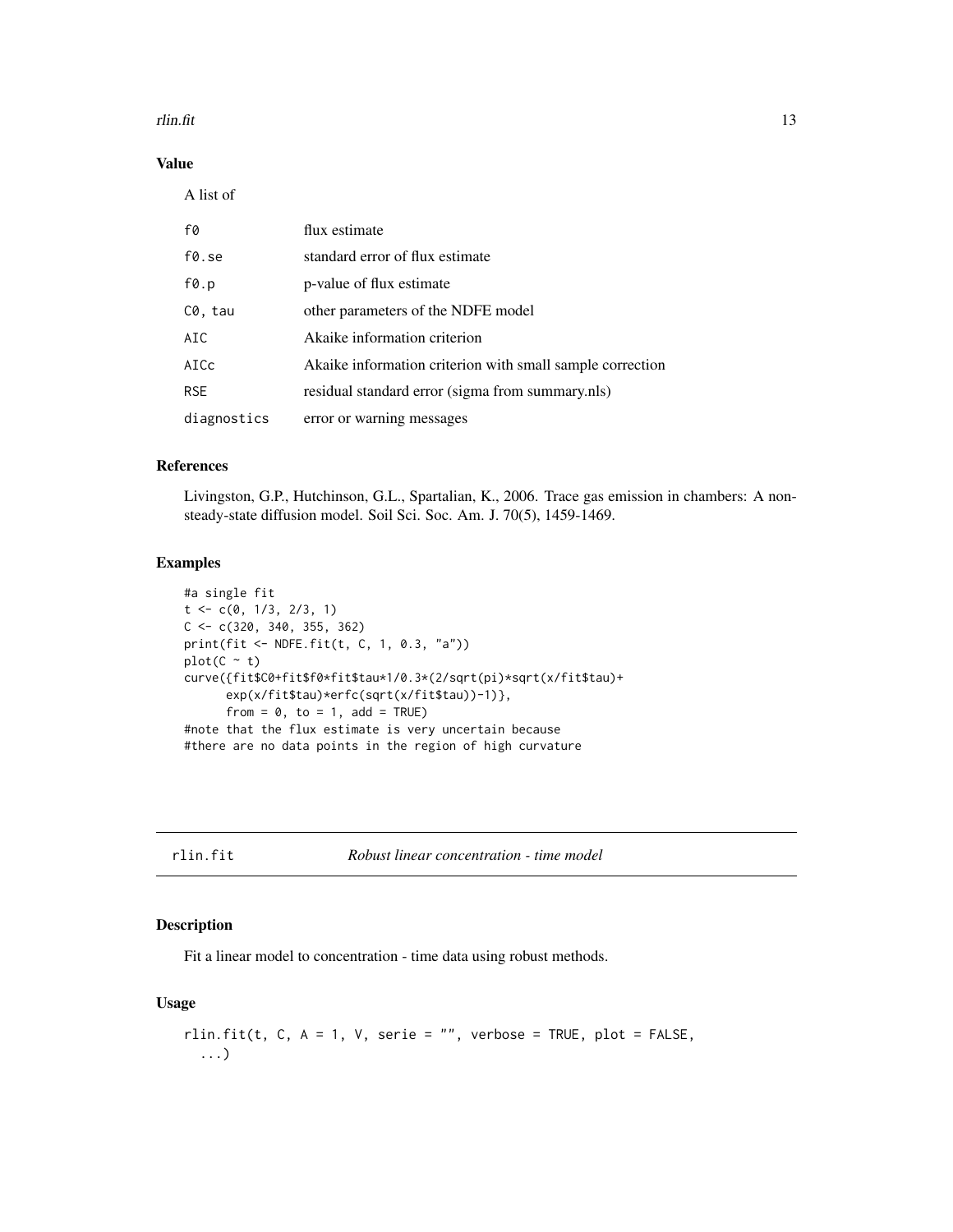#### <span id="page-13-0"></span>Arguments

| $\mathbf t$    | time values (usually in hours)                           |
|----------------|----------------------------------------------------------|
|                | concentration values                                     |
| $\overline{A}$ | area covered by the chamber                              |
| V              | effective volume of the chamber                          |
| serie          | id of the flux measurement                               |
| verbose        | logical, TRUE prints message after each flux calculation |
| plot           | logical, mainly intended for use in gasfluxes            |
|                | further parameters, currently none                       |

#### Details

This is basically a wrapper of [rlm](#page-0-0) using the Huber M estimator. This function never weights the first or last time point with zero with very few data points. However, there might exist "better" robust regression methods for flux estimation.

#### Value

A list of

| f0              | flux estimate                                  |
|-----------------|------------------------------------------------|
| f0.se           | standard error of flux estimate                |
| $f\emptyset$ .p | p-value of flux estimate                       |
| C0              | estimated concentration at $t = 0$ (intercept) |
| weights         | robustness weights                             |
| diagnostics     | error or warning messages                      |

#### Examples

#a single fit  $t < -c(0, 1/3, 2/3, 1)$  $C \leftarrow C(320, 330, 315, 351)$ print(fit <- rlin.fit(t, C, 1, 0.3, "a"))  $plot(C \sim t)$ curve({fit\$f0/0.3  $* x + \text{fit}$ \$C0}, from = 0, to = 1, add = TRUE)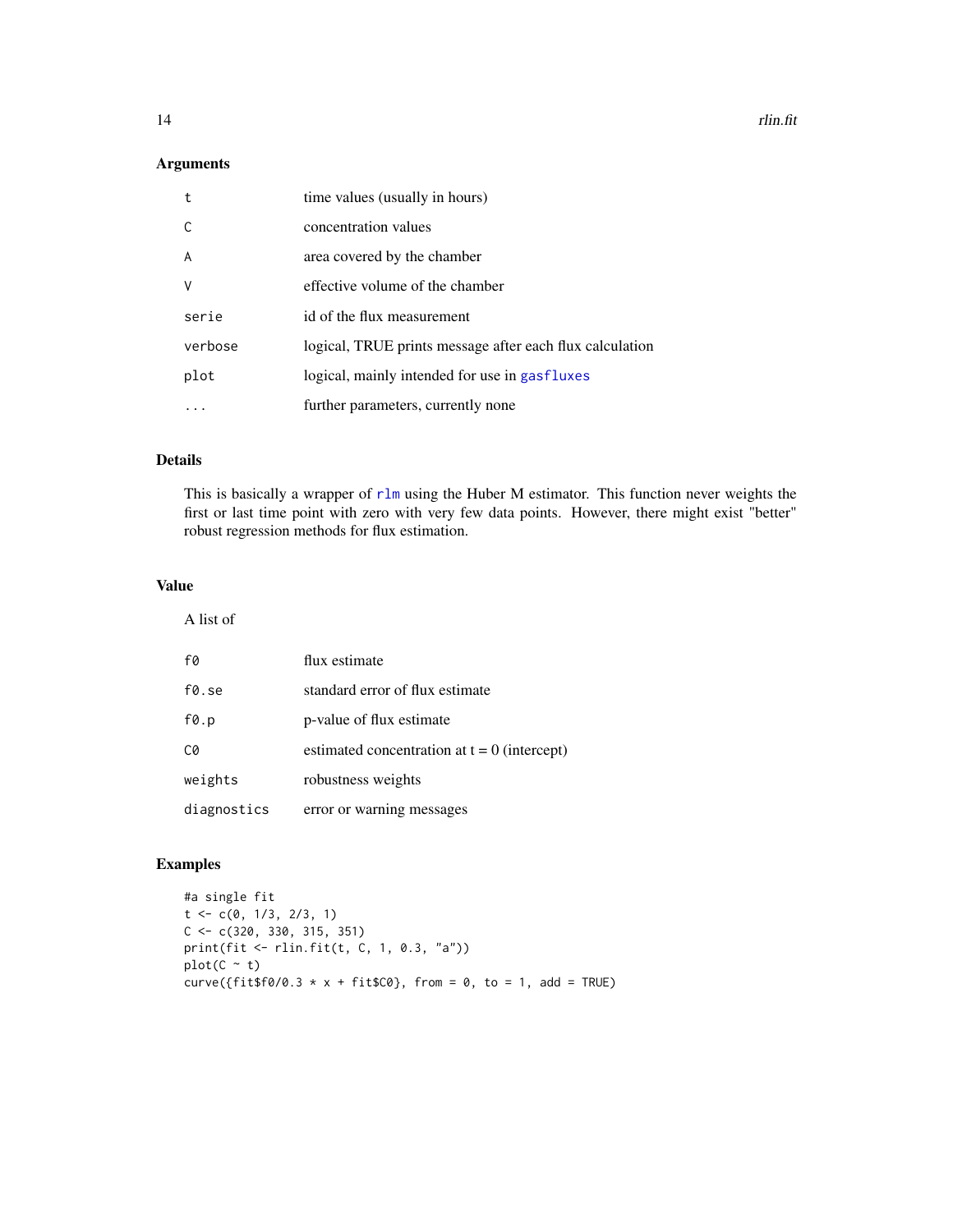<span id="page-14-1"></span><span id="page-14-0"></span>

#### Description

Selects the appropriate flux estimate from linear, robust linear and non-linear calculated fluxes.

#### Usage

```
selectfluxes(dat, select, f.detect = NULL, t.meas = NULL,
  tol = 5e-05, ...
```
#### Arguments

| dat      | a data.table as returned by gasfluxes. The function modifies it by reference.                                                                                                                                                                                                                                      |
|----------|--------------------------------------------------------------------------------------------------------------------------------------------------------------------------------------------------------------------------------------------------------------------------------------------------------------------|
| select   | character; specify a rules t for selection of the final flux value, see details.                                                                                                                                                                                                                                   |
| f.detect | detection limit for HMR method. This can be determined by a simple simulation<br>(see examples) or for four data points the approximation in Parkin et al. (2012)<br>can be used.                                                                                                                                  |
| t.meas   | a vector or single value giving the measurement time factor that relates to kappa.max.<br>It is suggested to use the time difference between the first and last sample<br>taken from the closed chamber. The unit should be consistent with the units<br>of f. detect and kappa (e.g., h if kappa is in 1/h).      |
| tol      | the relative tolerance abs((linear.f0-HMR.f0)/HMR.f0) below which the<br>linear flux estimate and the HMR flux estimate are considered equal in the<br>"kappa.max" algorithm. This is to protect against HMR fits that equal the linear<br>fit and have extremely high standard errors. Defaults to $tol = 5e-5$ . |
|          | further parameters                                                                                                                                                                                                                                                                                                 |

#### Details

Available selection algorithms currently are

- "RF2011" The algorithm used, e.g., in Leiber-Sauheitl 2014 (doi:10.5194/bg-11-749-2014). This overwrites the methods parameter. The factor guarding against degenerate HMR fits can be set via the ellipsis as gfactor. Default is gfactor = 4. This method is not recommended any more and only provided for reproducibility of old results.
- "RF2011new" The same rules as "RF2011", but using the improved fitting function for HMR, which results in larger SE and p-values. Thus, it is less likely to select the HMR result. This method is not recommended any more and only provided for reproducibility of old results.
- **"kappa.max"** The selection algorithm restricts the use of HMR by imposing a maximal value for kappa "kappa.max", depending on the quotient of the linear flux estimate and the minimal detectable flux (f.detect), as well as the chamber closure time (t.meas). kappa.max  $=$ f.lin/f.detect/t.meas. This is currently the recommended algorithm.

Other selection algorithms could be implemented, but selection can always be done as a postprocessing step. E.g., if many data points are available for each flux measurement it is probably most sensible to use AICc.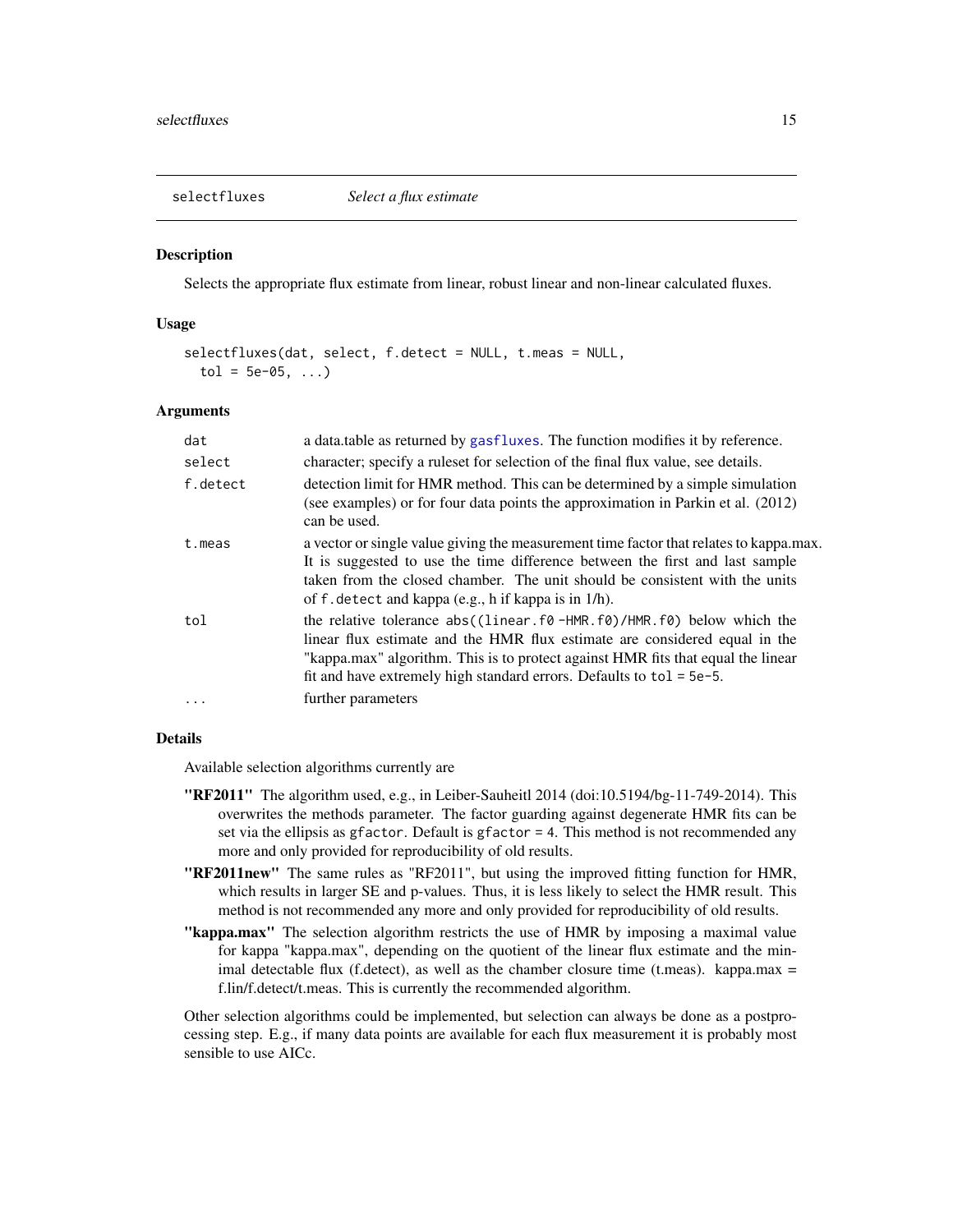A data.table with the with following columns added to the function input: selected flux estimate, the corresponding standard error and p-value and the method with which the selected flux was estimated. For the "kappa.max" method the "kappa.max" values are included. These columns are also added to the input data.table by reference.

#### References

Parkin, T.B., Venterea, R.T., Hargreaves, S.K., 2012. Calculating the Detection Limits of Chamberbased Soil Greenhouse Gas Flux Measurements. Journal of Environmental Quality 41, 705-715.

Hueppi, R., Felber, R., Krauss, M., Six, J., Leifeld, J., Fuss, R., 2018. Restricting the nonlinearity parameter in soil greenhouse gas flux calculation for more reliable flux estimates. PLOS ONE 13(7): e0200876. https://doi.org/10.1371/journal.pone.0200876

#### Examples

```
## Not run:
res <- gasfluxes(fluxMeas[1:499],
                 id = "serie", \t .V = "V", \t .A = "A",.times = "time", .C = "C",methods = c("linear", "robust linear", "HMR"), verbose = FALSE, plot = FALSE)
selectfluxes(res, "RF2011new")
res[method == "HMR", N] #2### estimate f.detect by simulation ###
#ambient concentration:
C0 <- 320/1000 \star 28 \star 273.15 / 22.4 / (273.15 + 15) #mg N / m^3
#uncertainty of GC measurement:
sdGC <- 5/1000 * 28 * 273.15 / 22.4 / (273.15 + 15) #mg N / m^3
#create simulated concentrations corresponding to 1 hour flux measurements with zero fluxes:
set.seed(42)
sim \le data.frame(t = seq(0, 1, length.out = 4), C = rnorm(4e3, mean = \text{C0}, sd = sdGC),
                  id = rep(1:1e3, each = 4), A = 1, V = 0.52)#fit HMR model:
simflux <- gasfluxes(sim, .id = "id", .times = "t", methods = c("HMR", "linear"), plot = FALSE)
simflux[, f0 := HMR.f0]
simflux[i s.na(f0), f0 := linear.f0]#dection limit as 97.5 % quantile (95 % confidence):
f.detect <- simflux[, quantile(f0, 0.975)] #0.03 mg N / m^2 / h
# example using the kappa.max (ref. Hueppi et al., 2018) with a single t.meas value
t.meas <- max(fluxMeas$time[1:499]) #1
selectfluxes(res, "kappa.max", f.detect = f.detect, t.meas = t.meas)
res[method == "HMR", N] # 11# example using the kappa.max with a vector for t.meas
t.meas <- fluxMeas[1:499][, max(time), by = serie][["V1"]]
selectfluxes(res, "kappa.max", f.detect = f.detect, t.meas = t.meas)
res[method == "HMR", N] # 10## End(Not run)
```
#### Value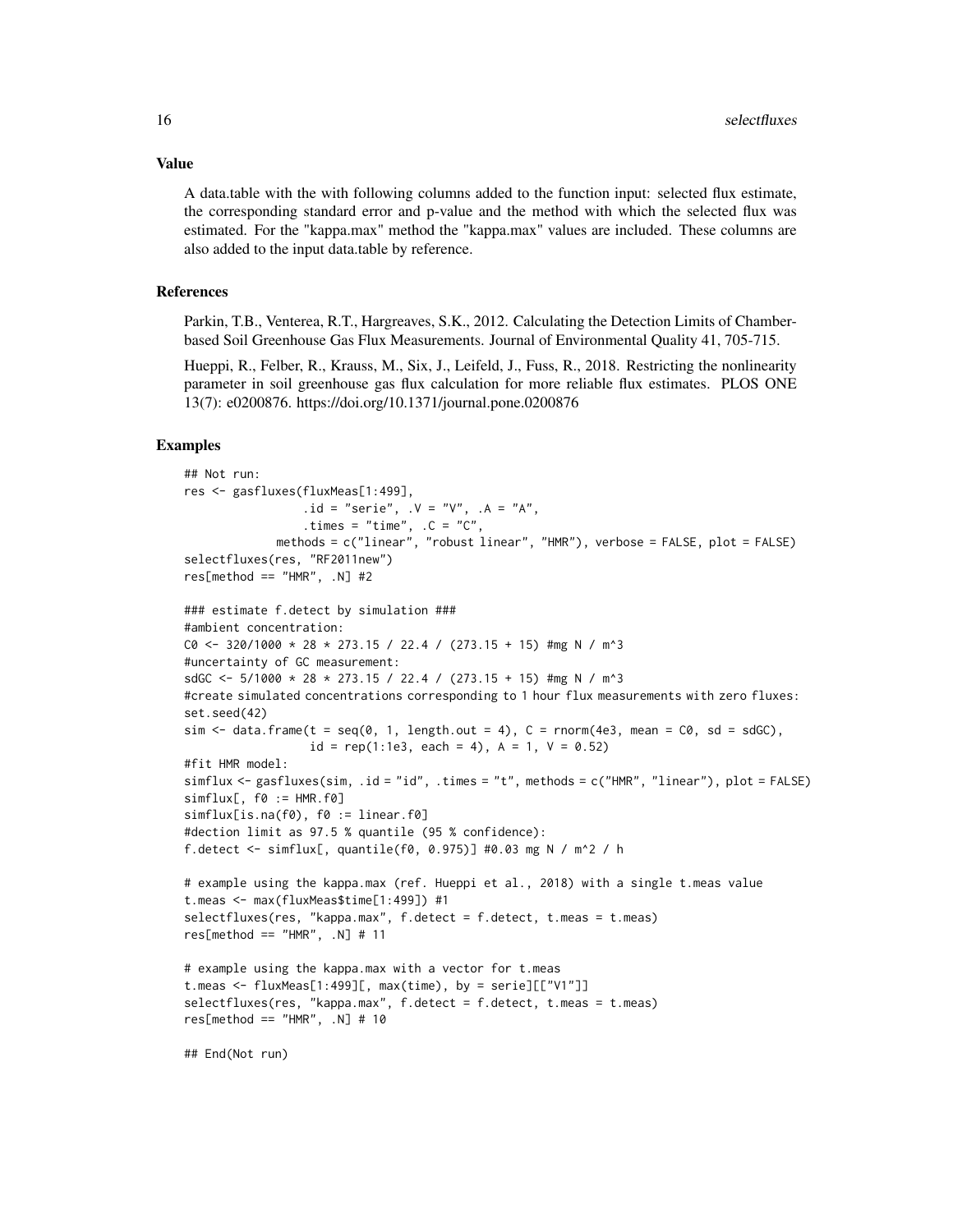select fluxes and the select fluxes of